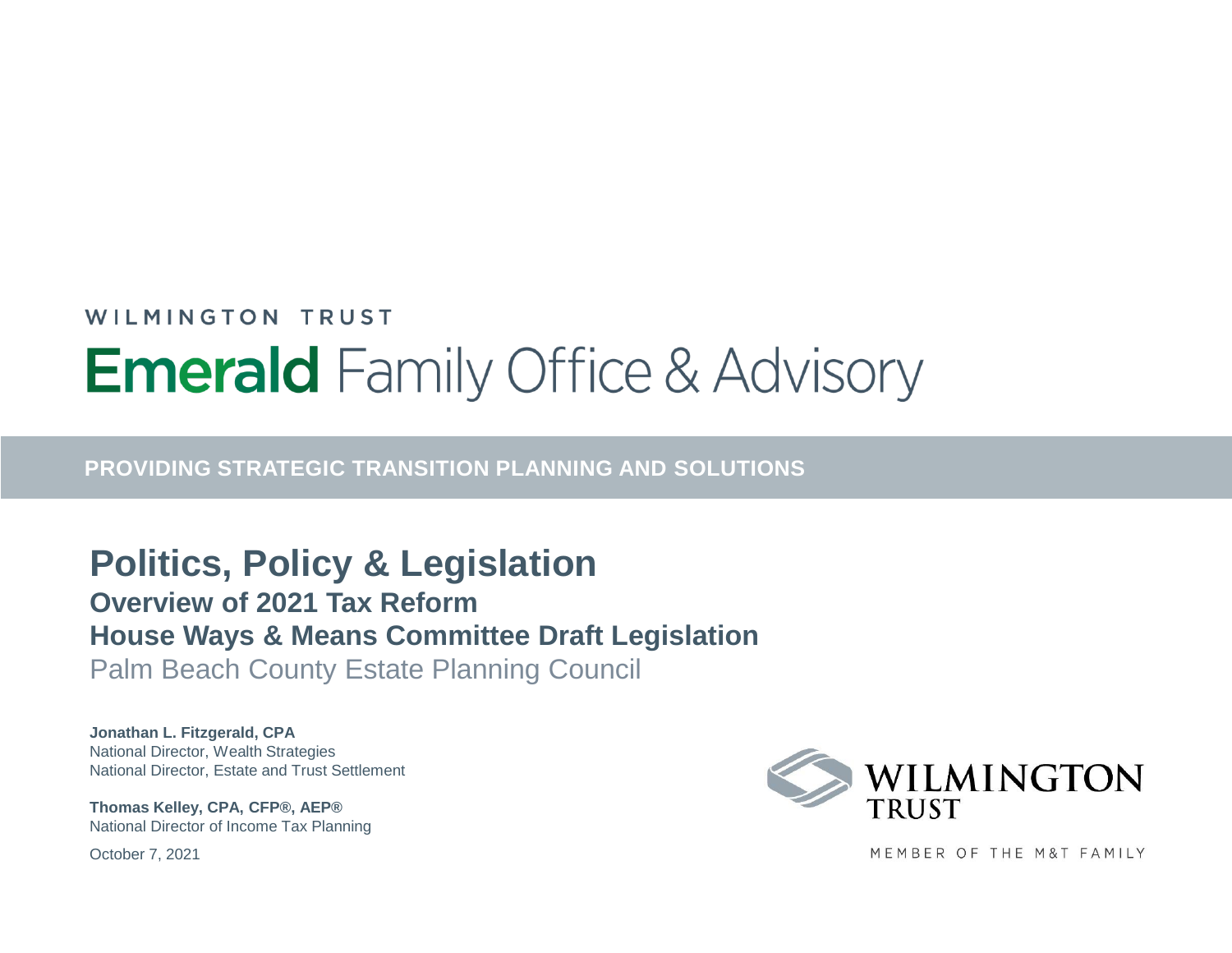### **Special Thanks**

# **"IF I HAVE SEEN FURTHER, IT IS BY STANDING ON THE SHOULDERS OF GIANTS."**

**-ISAAC NEWTON**

**Special Thanks to Bob Keebler, Jonathan Blattmachr, and Marty Shenkman who have developed some outstanding secondary source material that we reviewed as part of our presentation.**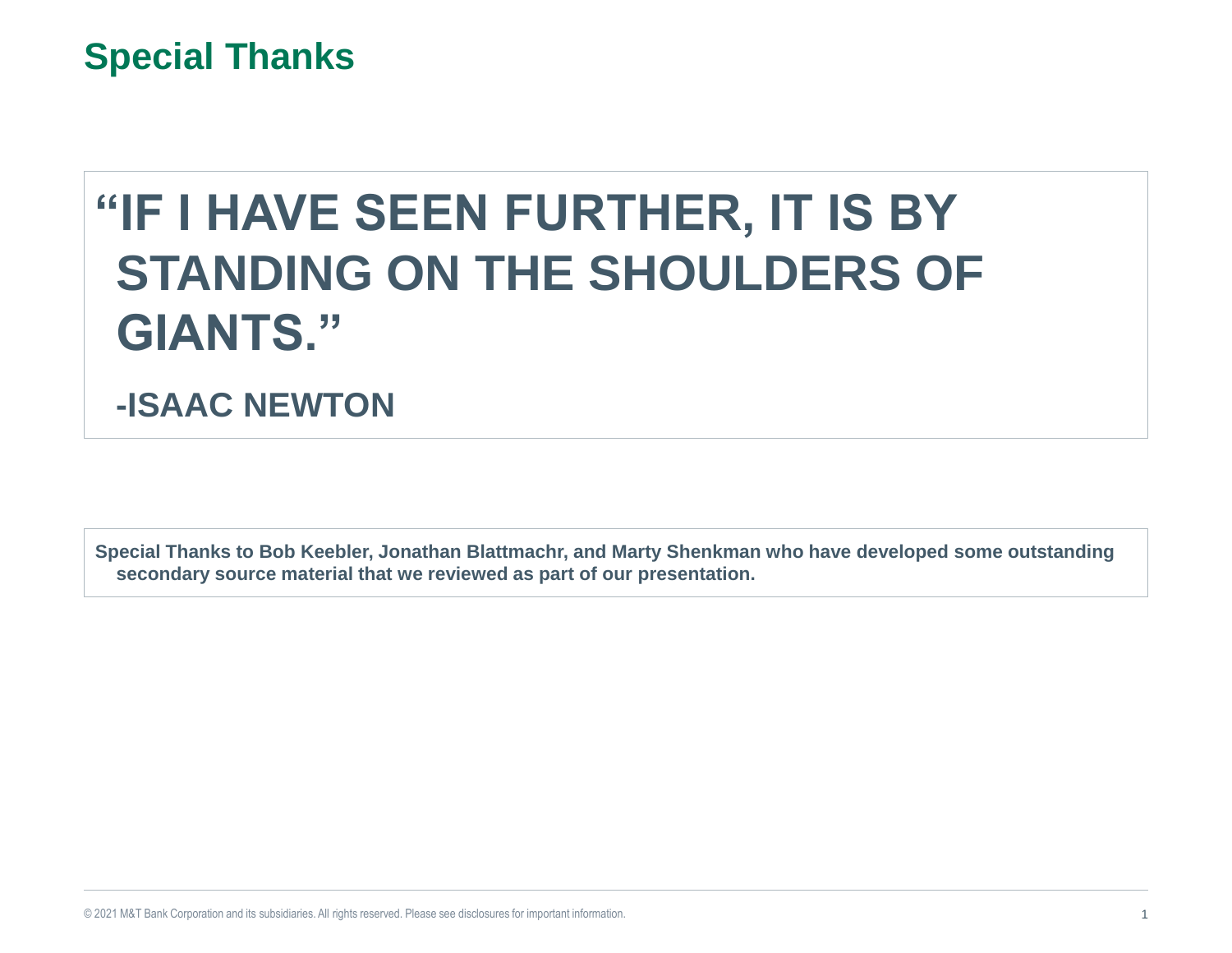## **Odds of Passing in Current Form**

#### **The Serious/Technical Answer**

- **Odds on it passing in its current form are almost zero**
- **The proposal is still in the drafting phase with the committee staff, and even Senator Pelosi has conceded that the proposal will undergo changes.**

## **Overview of the Legislative Process**

#### **The Procedure**

- **Must start in the House, and, if passed, goes to the Senate.**
- **Remember that Democrats need all Democratic Senators plus the two independent Senators who generally vote with them in order to pass the Legislation. Accordingly, at this time it is impossible to say what will actually pass.**
- **Senate Finance Committee also has their proposals.**
- **Also, remember that lobbyists have not really sank their teeth in yet (i.e., Section 1014).**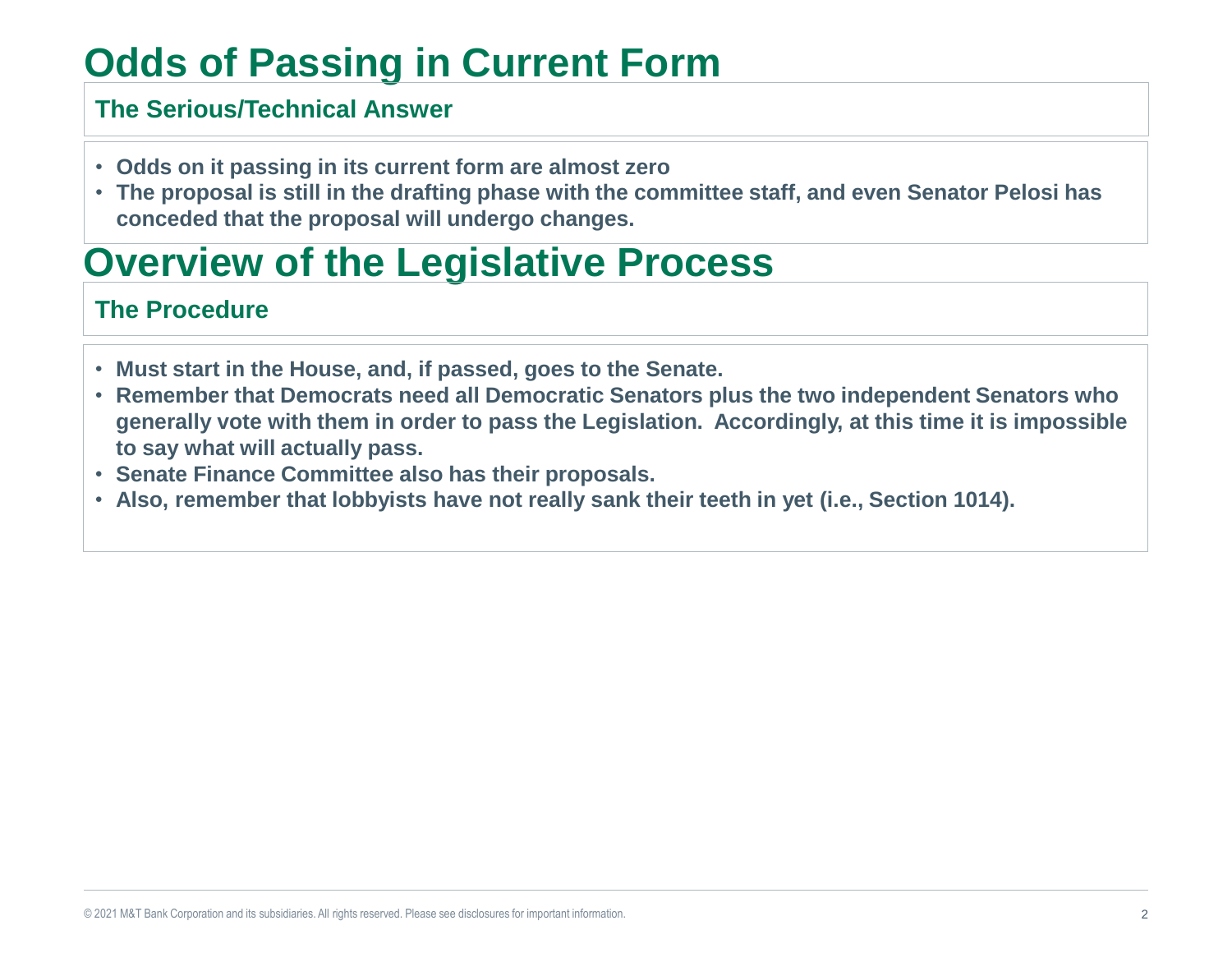### **What's In The Bill?**

| 1              | <b>IRS Budget Increases</b>                             | <b>NOT</b><br><b>COVERED</b> |  |
|----------------|---------------------------------------------------------|------------------------------|--|
| $\overline{2}$ | <b>Additional Reporting Requirements and Compliance</b> | <b>NOT</b><br><b>COVERED</b> |  |
| 3              | <b>Low Income Tax Credits</b>                           | <b>NOT</b><br><b>COVERED</b> |  |
| 4              | <b>Individual Income Tax Provisions</b>                 | <b>COVERED</b>               |  |
| 5              | <b>Estate Tax Provisions</b>                            | <b>COVERED</b>               |  |
| 6              | <b>Valuation Discounts Under Attack</b>                 | <b>COVERED</b>               |  |
| $\overline{7}$ | <b>Grantor Trust Tax Provisions</b>                     | <b>COVERED</b>               |  |
| 8              | <b>Retirement Plan Rules/Limits</b>                     | <b>NOT</b><br><b>COVERED</b> |  |
| 9              | <b>Corporate Income Tax Rates</b>                       | <b>NOT</b><br><b>COVERED</b> |  |
| 10             | <b>Energy and Other Specialized Areas</b>               | <b>NOT</b><br><b>COVERED</b> |  |

© 2021 M&T Bank Corporation and its subsidiaries. All rights reserved. Please see disclosures for important information. 3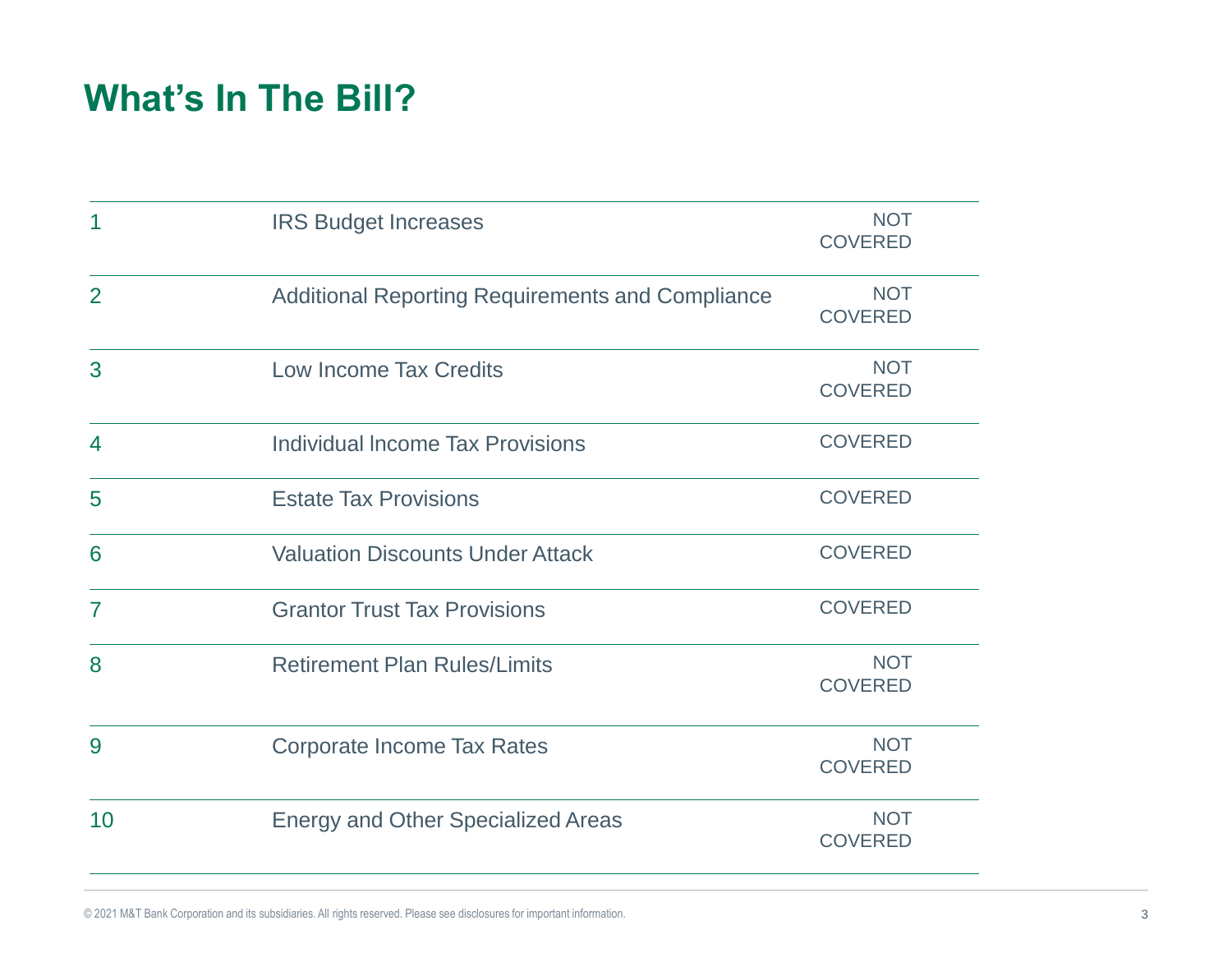**Punchline: They Are Going Up at The Top End**

#### **Ordinary Income Rates – Bringing Back the Top Bracket (39.6%)**

| <b>THE BRACKETS</b> |                                                |           |           |           |          |  |  |  |
|---------------------|------------------------------------------------|-----------|-----------|-----------|----------|--|--|--|
|                     | <b>MFJ/QW</b><br>S<br><b>MFS</b><br><b>HOH</b> |           |           |           |          |  |  |  |
| 10%                 | \$9,950                                        | \$19,900  | \$9,950   | \$14,200  | \$2,650  |  |  |  |
| 12%                 | \$40,525                                       | \$81,050  | \$40,125  | \$54,200  |          |  |  |  |
| 22%                 | \$86,375                                       | \$172,750 | \$86,375  | \$86,350  | ٠        |  |  |  |
| 24%                 | \$164,925                                      | \$329,850 | \$164,925 | \$164,900 | \$9,550  |  |  |  |
| 32%                 | \$200,000                                      | \$400,000 | \$200,000 | \$200,000 |          |  |  |  |
| 35%                 | \$400,000                                      | \$450,000 | \$225,000 | \$425,000 | \$12,500 |  |  |  |
| 39.6%               | <b>The Over</b>                                |           |           |           |          |  |  |  |

 $S =$ Single MFJ = Married Filing Jointly MFS = Married Filing Separately HOH = Head of Household T&E = Trusts and Estates

#### **Effective Date: After 12/31/2021**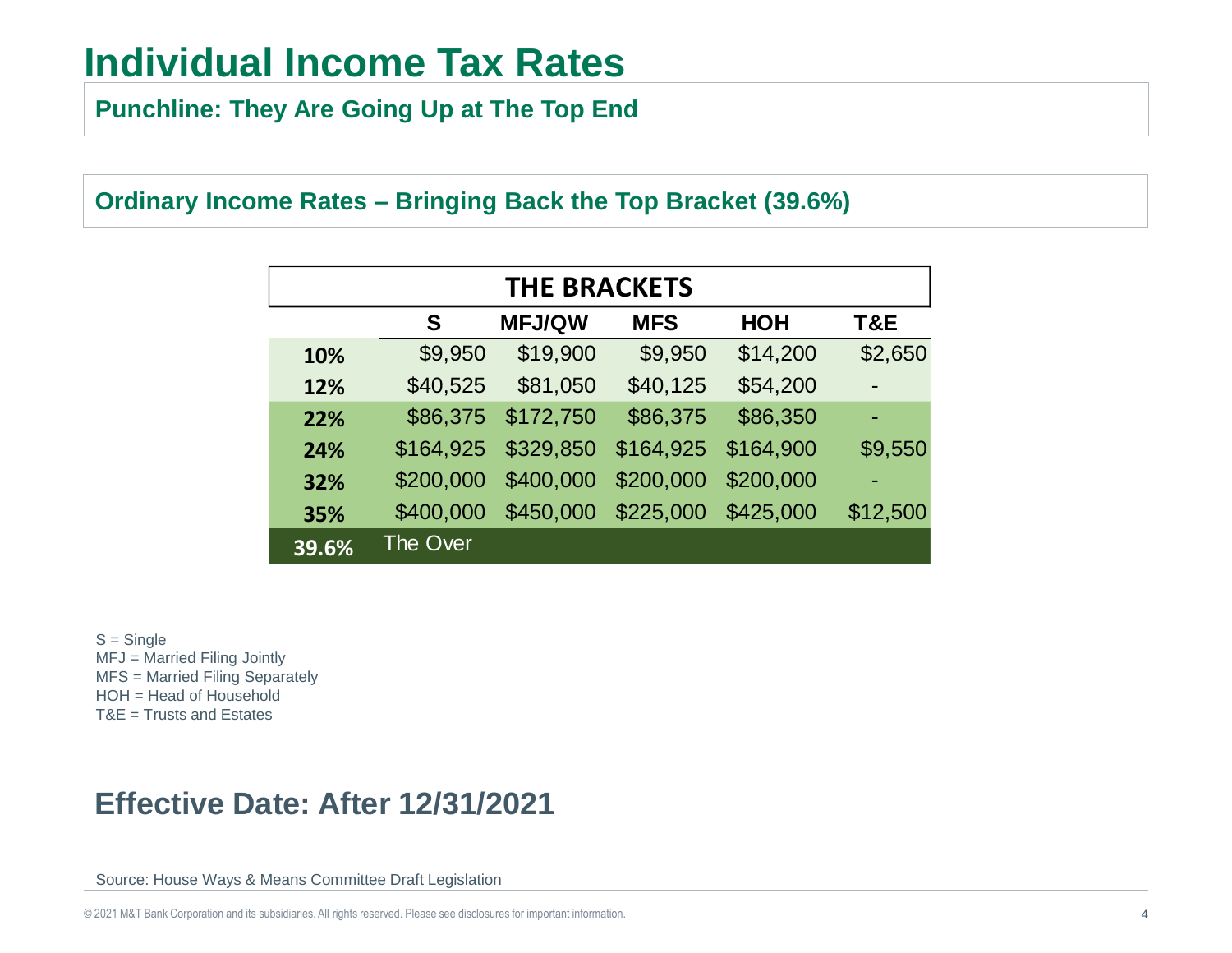**Punchline: They Are Going Up at The Top End**

**Capital Gains Rates – Top Rate Goes to 25% (From 15%)**

| <b>THE BRACKETS</b>                                    |          |                                         |          |          |          |  |  |  |  |
|--------------------------------------------------------|----------|-----------------------------------------|----------|----------|----------|--|--|--|--|
| <b>MFJ/QW</b><br><b>HOH</b><br><b>MFS</b><br>T&E<br>S. |          |                                         |          |          |          |  |  |  |  |
| 0%                                                     | \$40,400 | \$80,800                                | \$40,400 | \$54,100 | \$2,650  |  |  |  |  |
| <b>15%</b>                                             |          | \$400,000 \$450,000 \$225,000 \$425,000 |          |          | \$12,500 |  |  |  |  |
| 25%                                                    |          |                                         |          |          |          |  |  |  |  |

#### **Effective Date: Date Bill Is Introduced**

Source: House Ways & Means Committee Draft Legislation

© 2021 M&T Bank Corporation and its subsidiaries. All rights reserved. Please see disclosures for important information. 5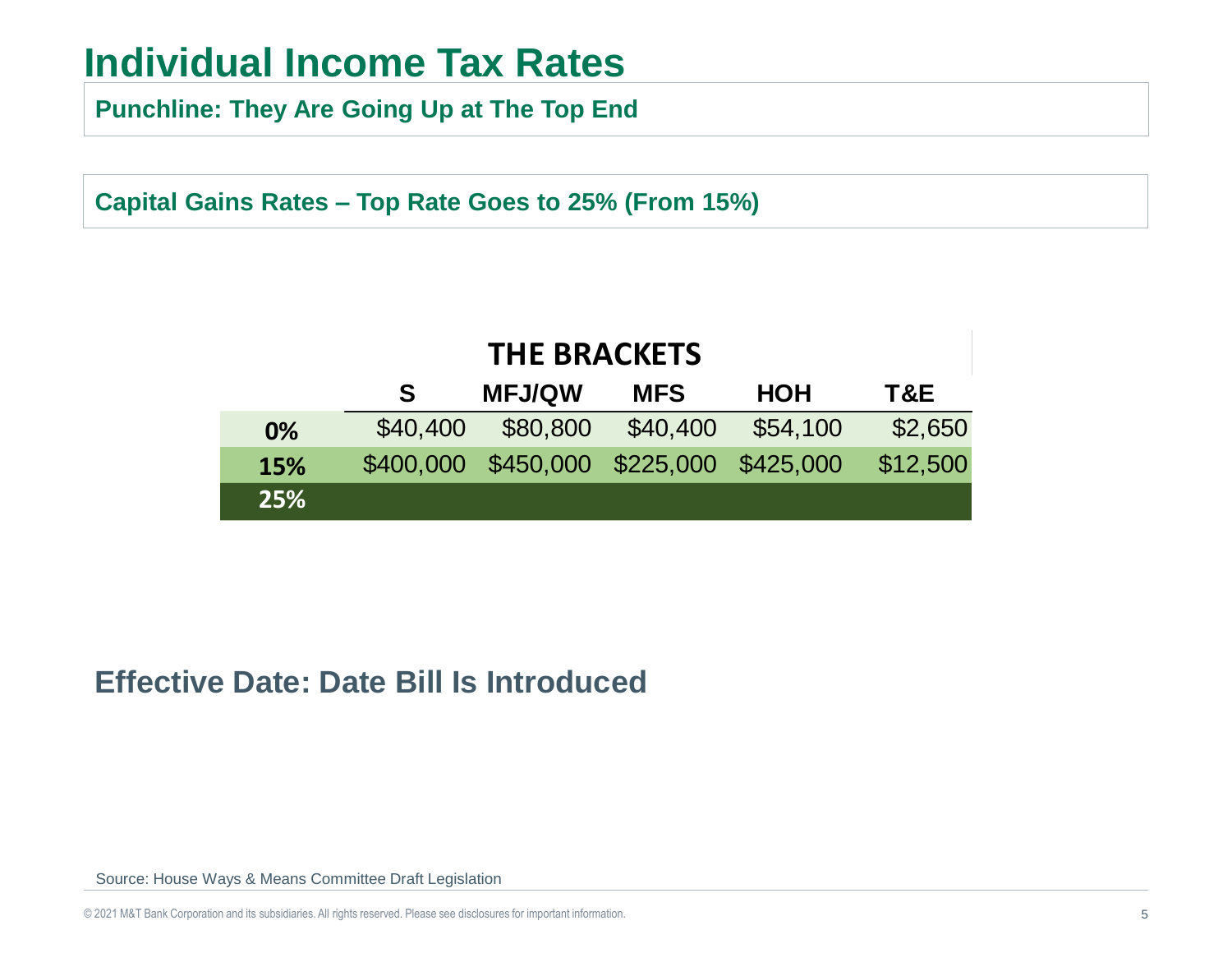**Punchline: They Are Going Up at The Top End**

**Net Investment Income (NIIT) Expansion – 3.8% "Obamacare Tax"** 

| <b>Proposed NIIT Threshold</b>   |           |
|----------------------------------|-----------|
| Married Filing Jointly (MFJ)     | \$500,000 |
| Head of Household (HoH)          | \$400,000 |
| Single                           | \$400,000 |
| <b>Married Filing Separately</b> | \$250,000 |
| <b>Estates &amp; Trusts</b>      | \$12,500  |

- **If above income thresholds are reached, proposal calls for NIIT to cover "income derived in the ordinary course of a trade or business"**
- **Caveat: Would not apply to income on which FICA is already imposed**
- **Strategy/Practical Application for Clients:**
	- **Strategy of paying S Corporation owners small salaries would be eliminated**

### **Effective Date: After 12/31/2021**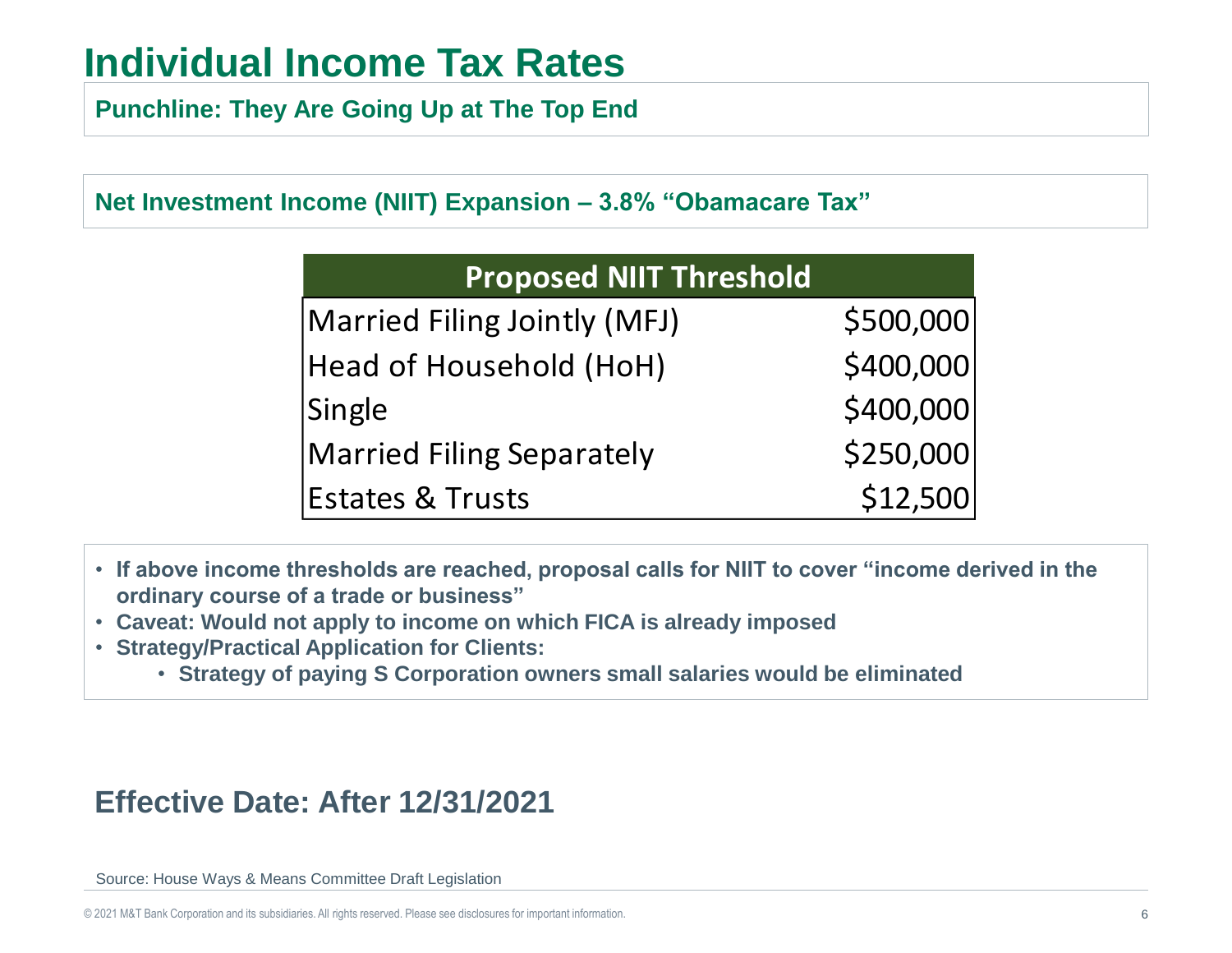**Punchline: They Are Going Up at The Top End**

**Net Investment Income (NIIT) Expansion – 3.8% "Obamacare Tax"** 

| <b>Proposed NIIT Threshold</b>   |           |
|----------------------------------|-----------|
| Married Filing Jointly (MFJ)     | \$500,000 |
| Head of Household (HoH)          | \$400,000 |
| Single                           | \$400,000 |
| <b>Married Filing Separately</b> | \$250,000 |
| <b>Estates &amp; Trusts</b>      | \$12,500  |

- **If above income thresholds are reached, proposal calls for NIIT to cover "income derived in the ordinary course of a trade or business"**
- **Caveat: Would not apply to income on which Federal Insurance Contributions Act (FICA) Tax is already imposed**
- **Strategy/Practical Application for Clients:**
	- **Strategy of paying S Corporation owners small salaries would be eliminated**

### **Effective Date: After 12/31/2021**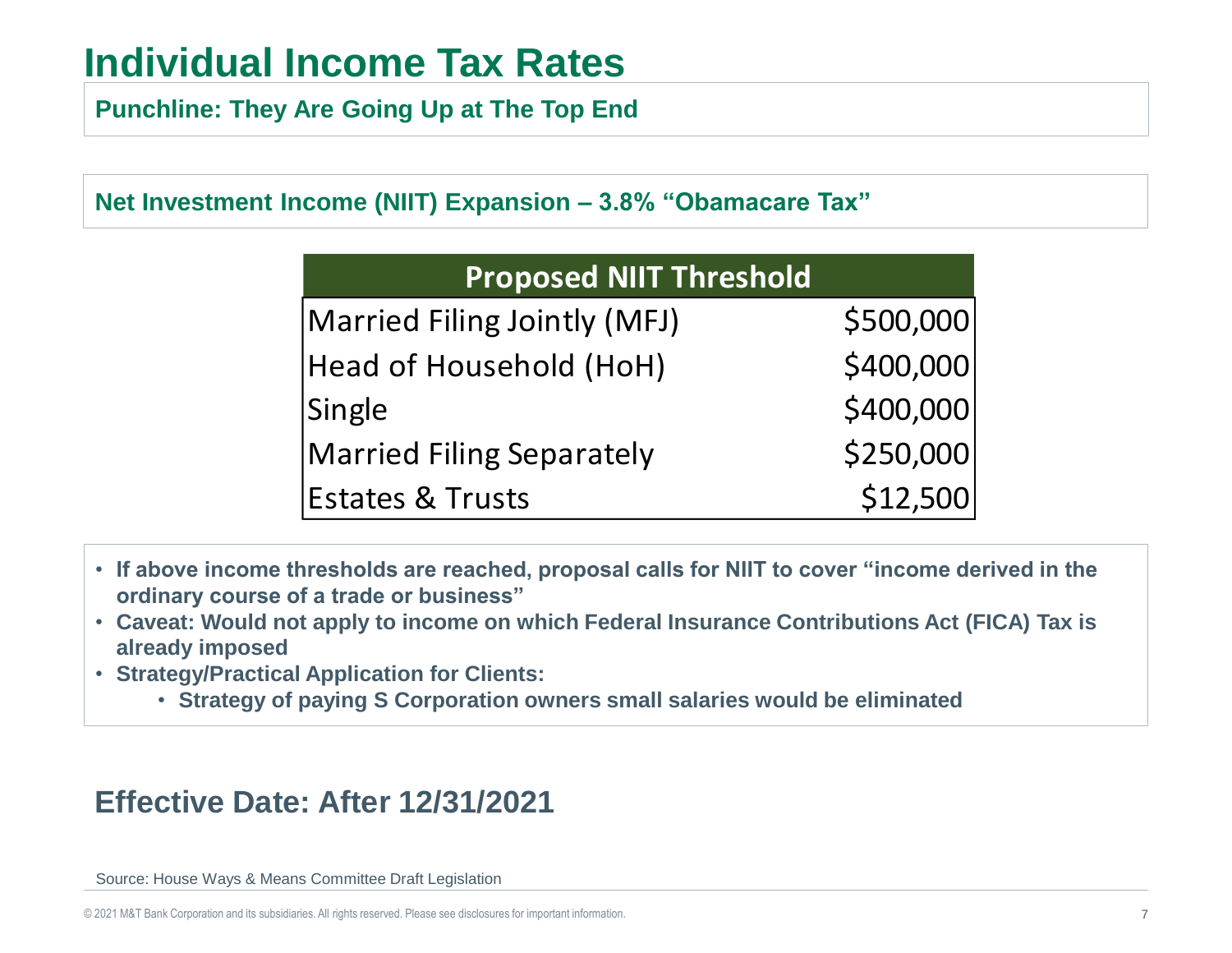**Punchline: They Are Going Up at The Top End**

**Proposed High Income Taxpayer Surcharge – 3.0%**

- **High Income Taxpayer Surcharge**
	- **Equal to 3% of excessive Modified Adjusted Gross Income**
	- **Modified AGI threshold = \$5,000,000 generally (\$2,500,000 MFS)**
	- **Modified AGI threshold = \$100,000 for trusts & estates**
	- **Modifications to AGI include a reduction for investment interest**

**Effective Date: After 12/31/2021**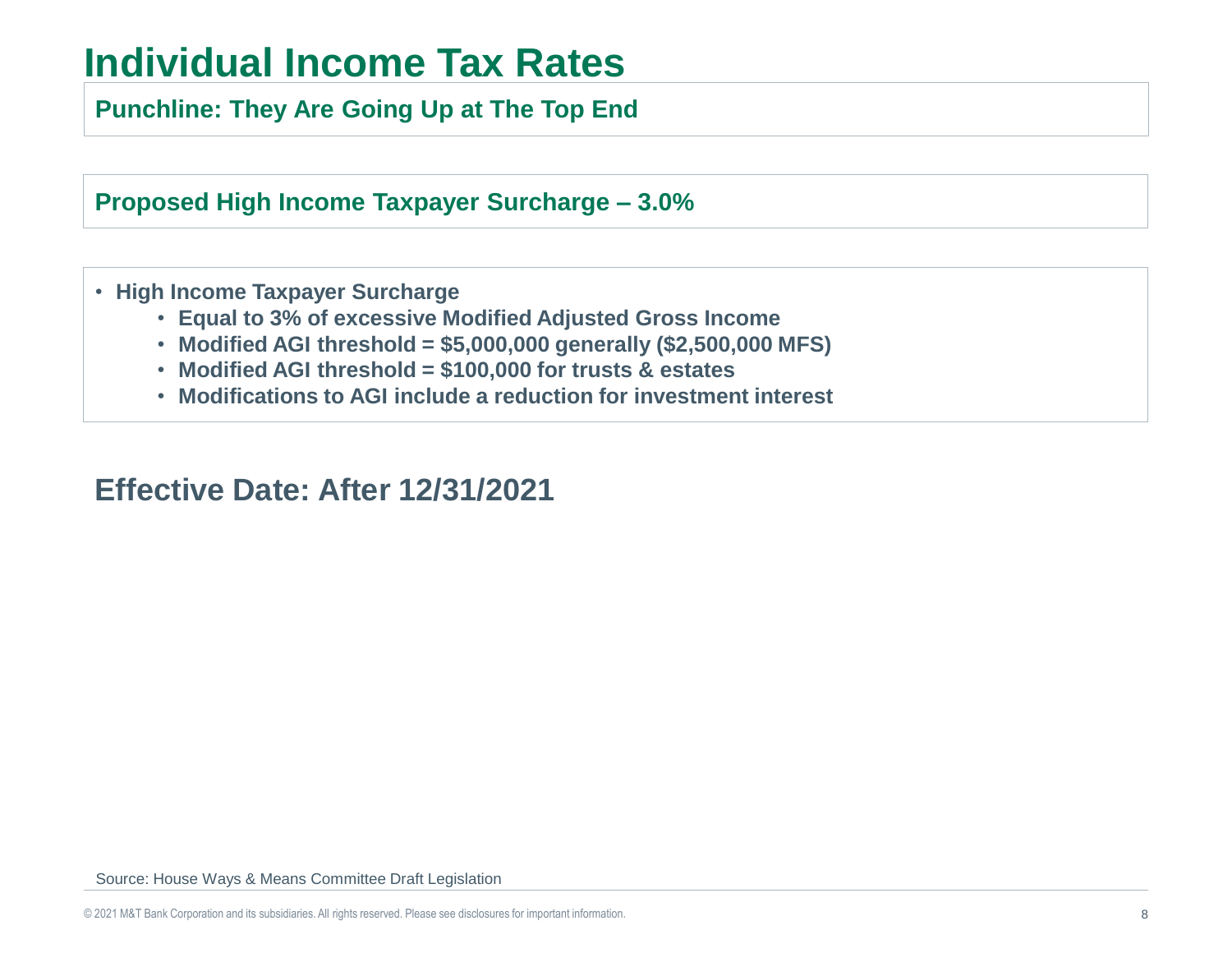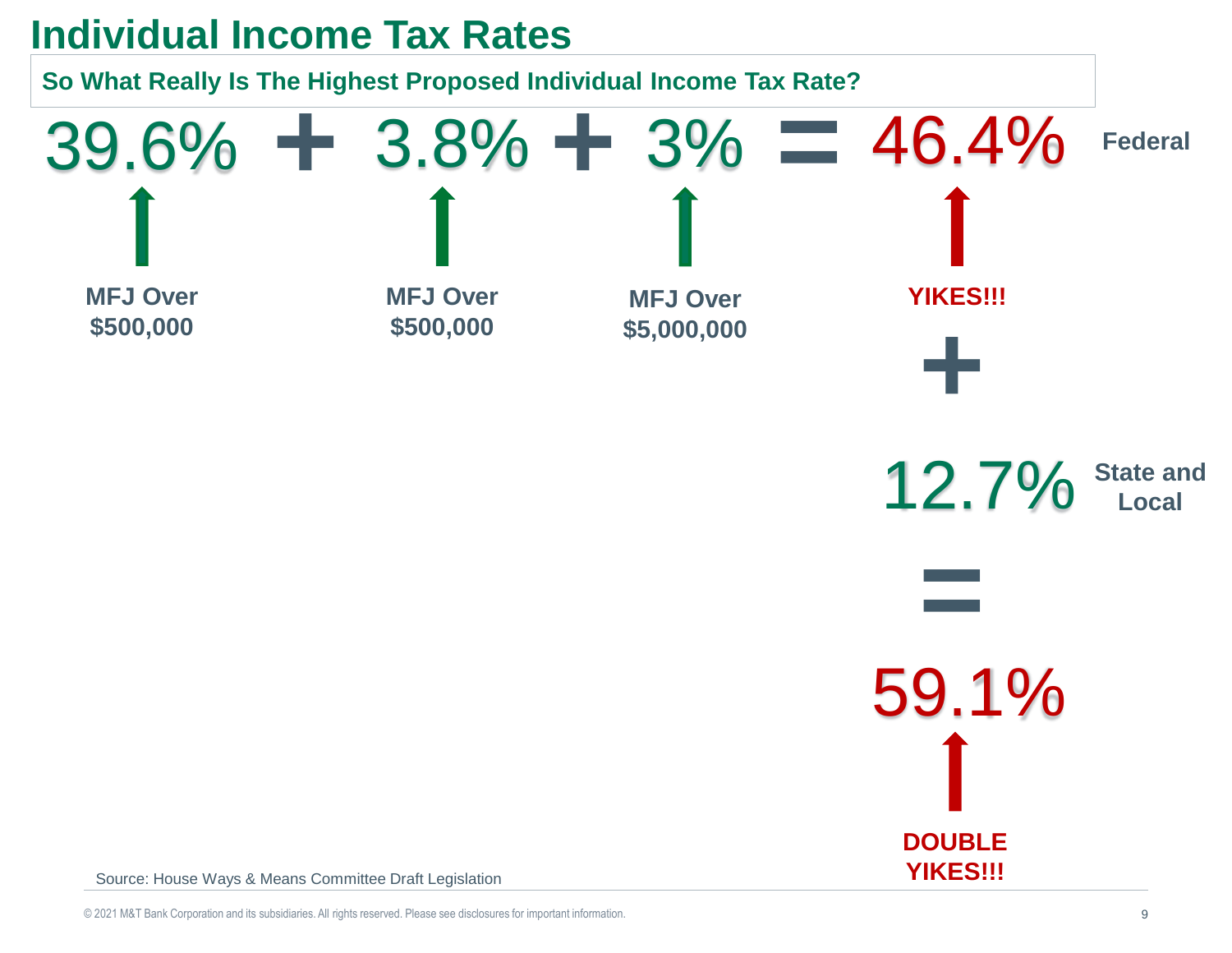## **Individual Income Tax**

**Punchline: 199A Deductions Will Be Capped**

#### **Section 199A Deduction Limitation**

| <b>199A Maximum Deduction</b> |           |
|-------------------------------|-----------|
| Married Filing Jointly (MFJ)  | \$500,000 |
| Head of Household (HoH)       | \$400,000 |
| Single                        | \$400,000 |
| Married Filing Separately     | \$250,000 |
| Estates & Trusts              | \$10,000  |

• **Imposes a cap on the amount that may be claimed as a deduction**

#### **Effective Date: After 12/31/2021**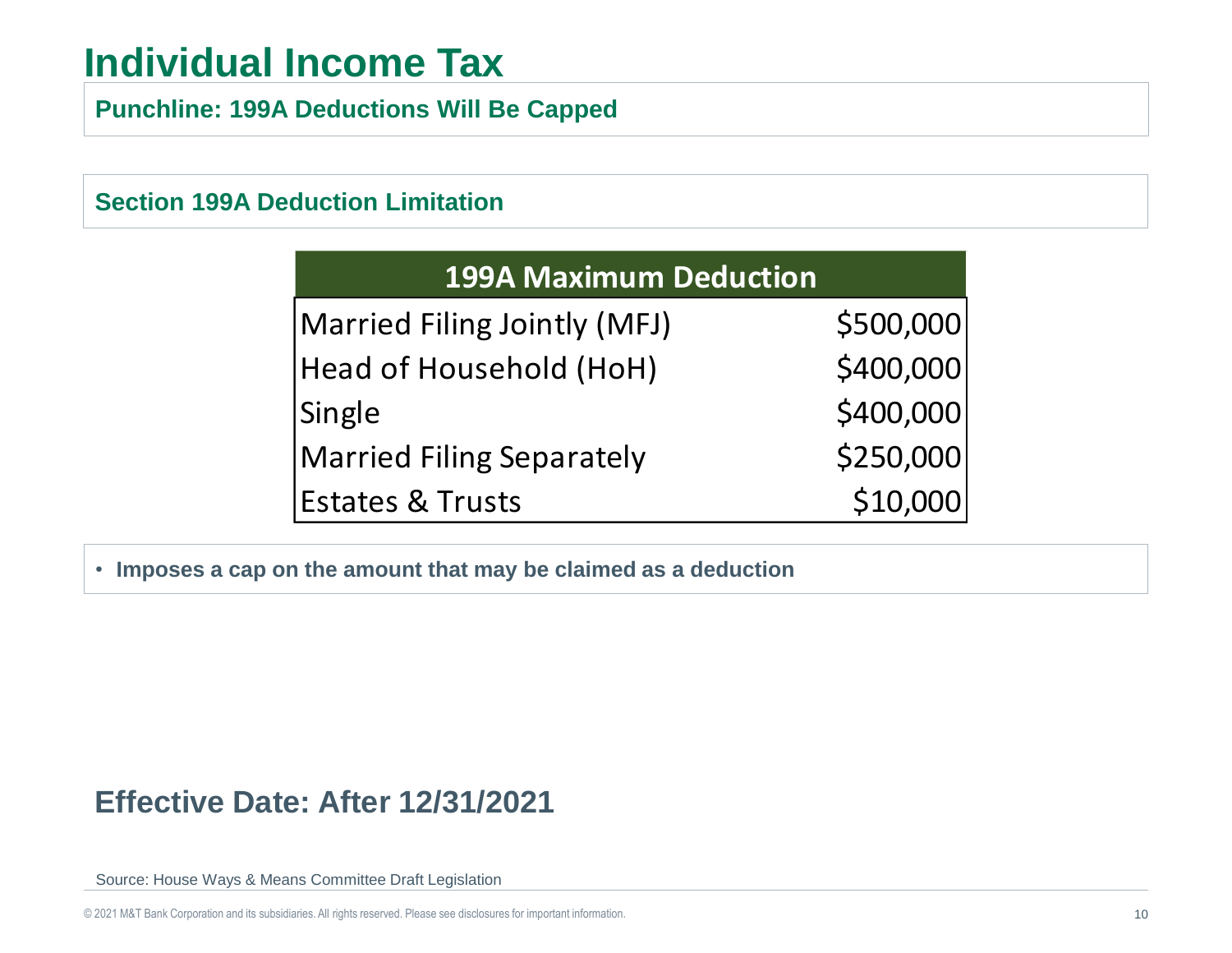## **Individual Income Tax**

**Punchline: Excess Business Loss Limitations to Extend Permanently (Beyond 2025)** 

#### **Excess Business Loss Limitation**

- **Originally added as part of the "Trump Tax Cuts" (TCJA), and, accordingly, was set to sunset in 2025**
- **Limitations on amount of pass-through business net losses that can offset non-business income (Section 461(l))**
- **Losses limited to \$250,000 (\$500,000 MFJ)**
- **Proposal would make the limitation permanent**

### **Effective Date: Technically, already in effect, but makes permanent (extends past 2025)**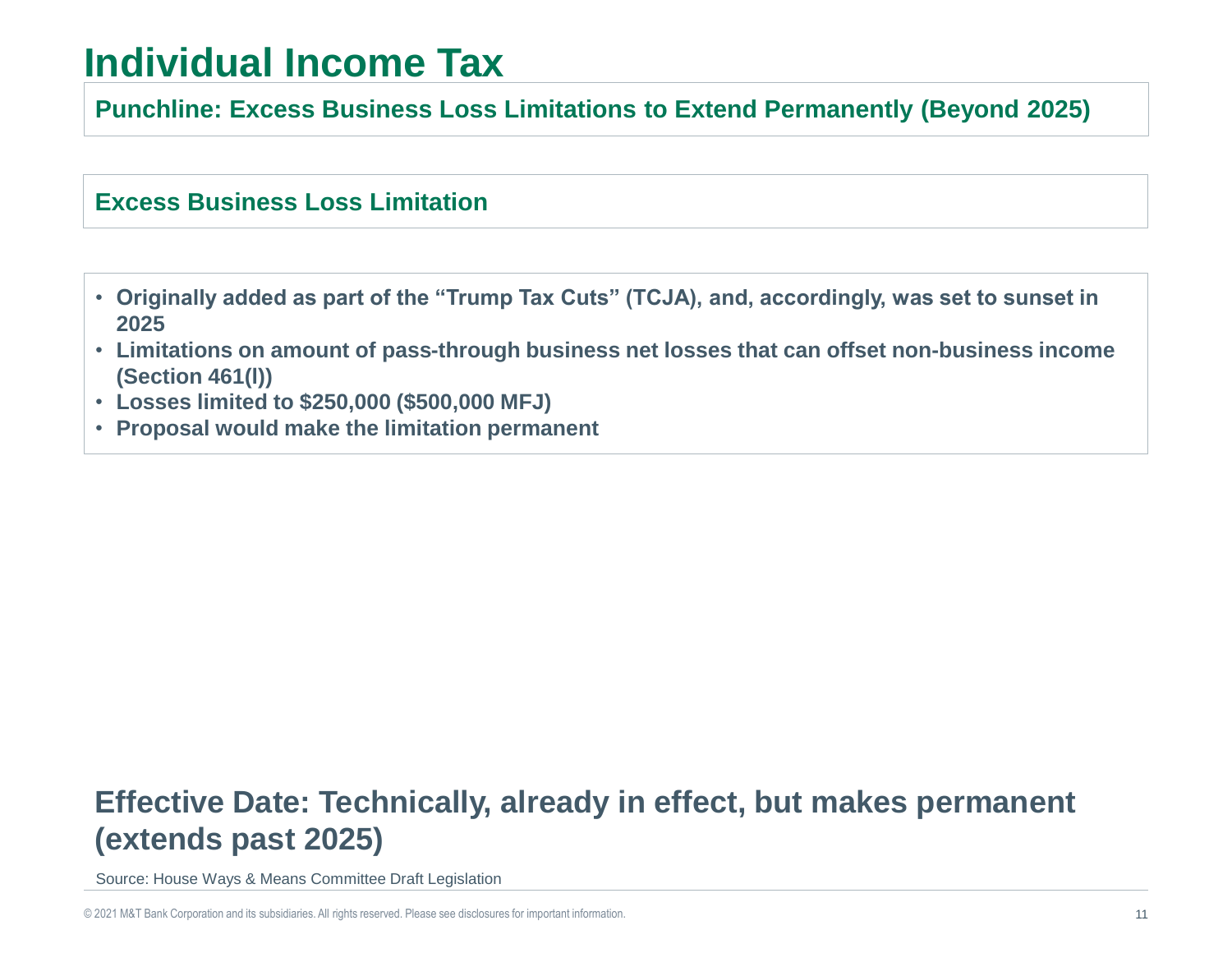## **Estate/Gift/GST Tax Exemption**

**Punchline: It Will Be Cut Approximately in Half (\$11.7M to \$6M (2022))**

**Estate/Gift/GST Tax Exemption Amount**

- **Current Exemption (2021) = \$11,700,000**
- **Proposed Change = Brings exemption amount back to 2010 (\$5,000,000), and then adjusts for inflation; This would put 2022 Exemption = ~\$6,020,000**
- **This is why our lives will be miserable between now and year end; clients with a net worth above \$12 million should consider doing planning before 12/31/2021**
- **Clients on the high end may be facing a potentially enormous lost opportunity**

#### **Effective Date: After 12/31/2021**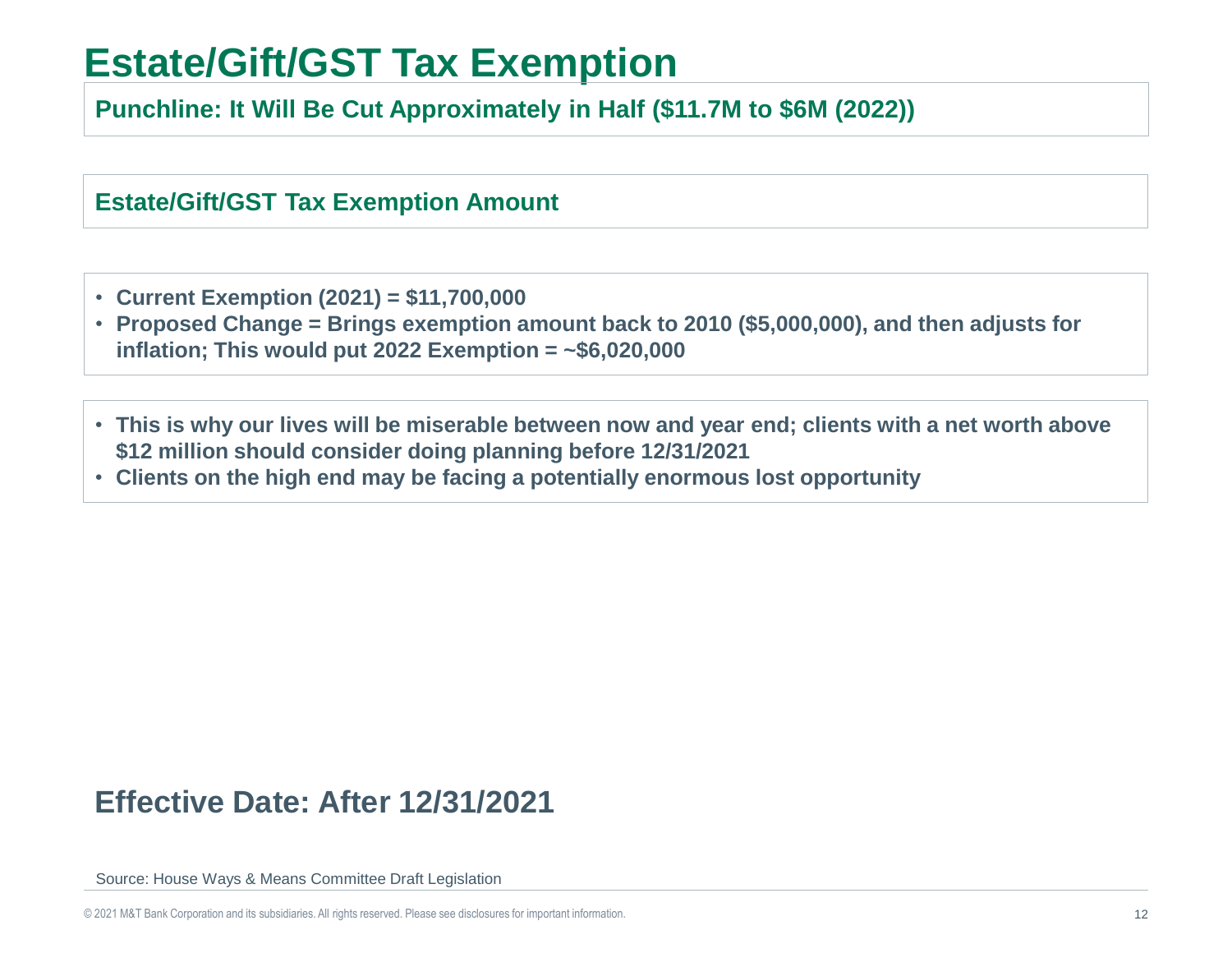## **Valuation Discounts Under Attack**

**Punchline: Non-Business Assets (i.e., Family Limited Partnerships (FLPs) with Marketable Securities) Will Not Be Able To Get the Benefit of Valuation Discounts** 

#### **Valuation Discounts for Non-Business Assets**

- **No Valuation Discounts for Non-Business Assets – Proposed legislation would amend Section 2031 – assets of the entity transferred would be valued as if grantor transferred underlying assets owned by the entity directly to the transferee** 
	- **Non-business assets: assets not used in the active conduct of a trade or business; specifically: (i) held for the production or collection of income, and (ii) Not used in the active conduct of a trade or business.**
	- **Potential Exception: "Passive assets" can be treated as business assets if used active conduct of a trade or business**
		- **Example: Real property trades or business in which the transferor materially participates**

#### • **Business Assets Can Still Obtain Benefits of Valuation Discounts**

- **Business Assets: assets used in the active conduct of a trade or business**
- **Real Estate Businesses where grantor materially participates would still qualify**
- **Non-business assets would need to be subtracted out (except for "reasonably required working capital")**

#### **Effective Date: After Date of Enactment**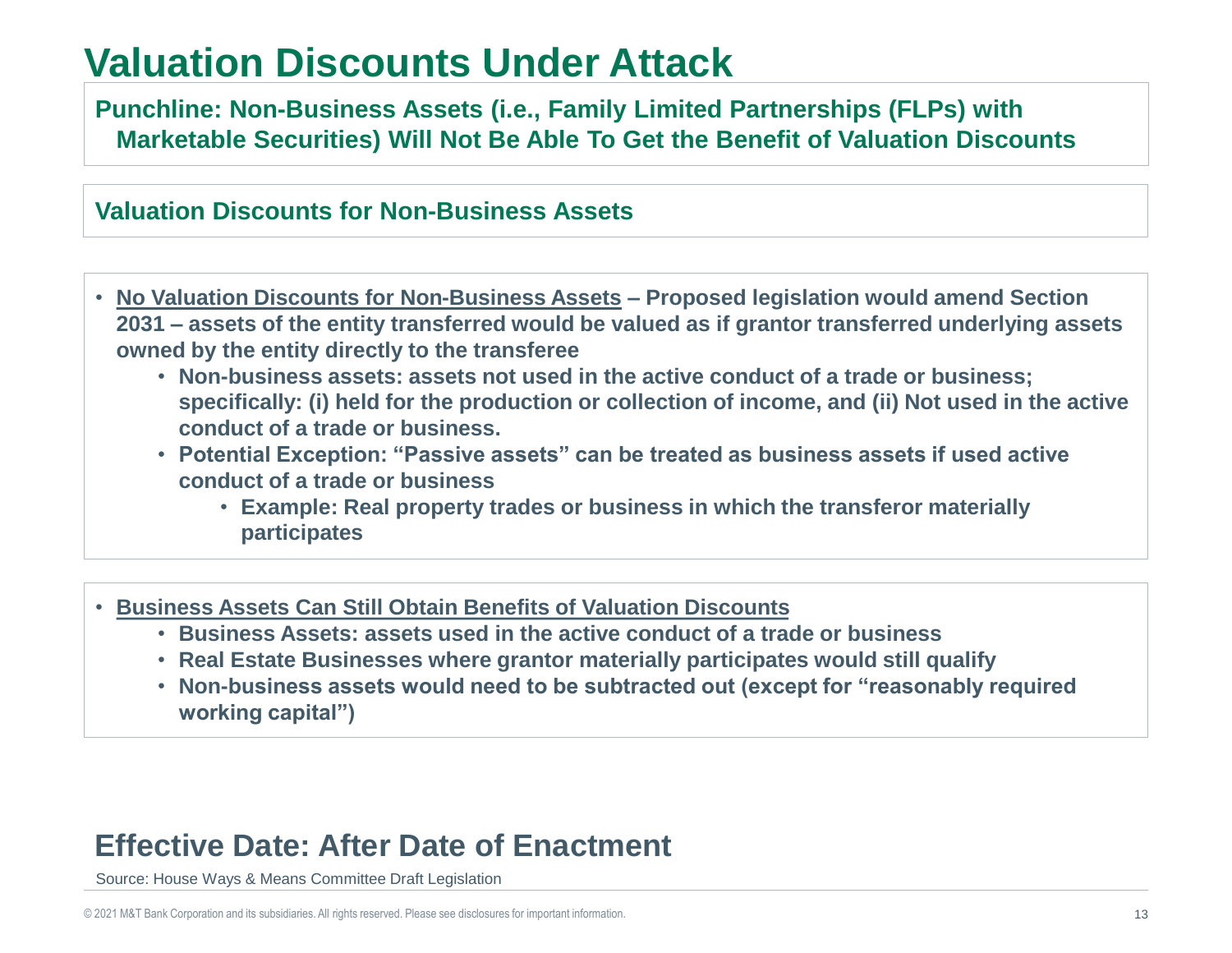### **Grantor Trust Rules Eliminated**

#### **Punchline: Non-Business Assets (i.e., FLPs with Marketable Securities) Will Not Be Able To Get the Benefit of Valuation Discounts**

#### **Valuation Discounts for Non-Business Assets**

- **New Sections Added Through Proposed Legislation**
	- **Section 2901:**
		- **Causes grantor trusts to be included in the gross estate of the grantor**
		- **Deemed gifts for transfers during the life of the owner**
		- **Deemed gift if grantor trust status is "turned off"**
		- **Deemed gift if terminated during lifetime (unless returned to the grantor)**
	- **Section 1062 would cause transactions between grantor trusts and grantors (or Section 678 Trusts and their deemed owners) to be recognized for income tax purposes**
		- **Note: This effectively overrules Rev. Rul. 85-13**
			- **This would eliminate the ability to make installment sales to grantor trusts and Grantor Retained Annuity Trusts (GRATs)**

• **Existing trusts will be grandfathered so transfers prior to enactment would be allowable.**

#### **Effective Date: Trusts Created and Transfers Made After Date of Enactment**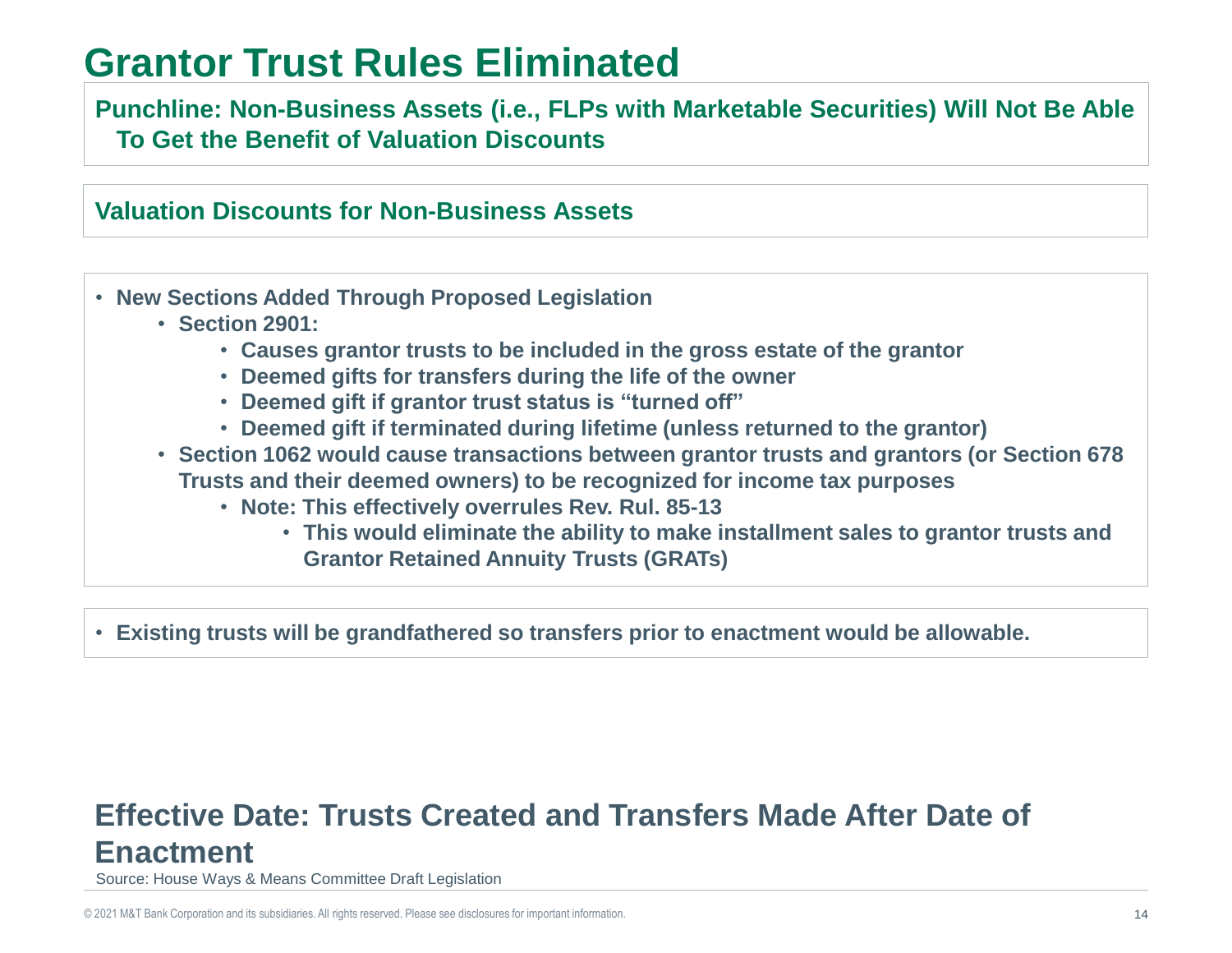### **Gift and Sale to Intentionally Defective Grantor Trust (IDGT)**



• Assets remain in trust for future generations.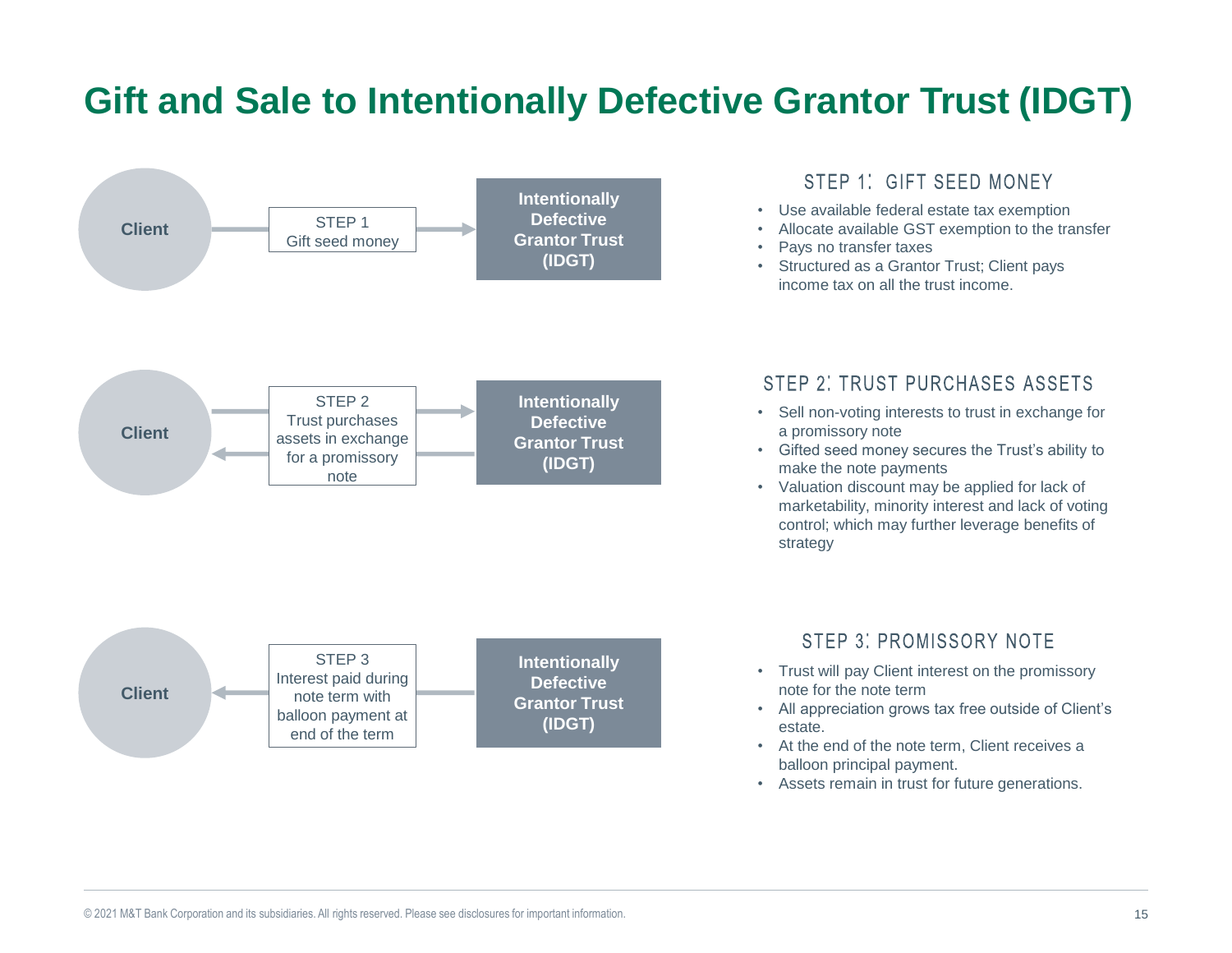### **Gift and Sale to IDGT – No Discount Example**



|                              | <b>YEAR1</b> | <b>YEAR 2</b> | <b>YEAR 3</b> | YEAR 4       | <b>YEAR 5</b> | <b>YEAR 6</b> | <b>YEAR 7</b> | <b>YEAR 8</b> | <b>YEAR 9</b>  |
|------------------------------|--------------|---------------|---------------|--------------|---------------|---------------|---------------|---------------|----------------|
| <b>Beginning Trust Value</b> | 150,000,000  | 163,735,100   | 178,843,710   | 195,463,181  | 213,744,599   | 233,854,159   | 255,974,675   | 280, 307, 242 | 307,073,067    |
| Income/Growth                | 15,000,000   | 16,373,510    | 17,884,371    | 19,546,318   | 21,374,460    | 23,385,416    | 25,597,467    | 28,030,724    | 30,707,307     |
| Note Interest Payments       | $-1,264,900$ | $-1,264,900$  | $-1,264,900$  | $-1,264,900$ | $-1,264,900$  | $-1,264,900$  | $-1,264,900$  | $-1,264,900$  | $-1,264,900$   |
| Note Balloon Payment         |              |               |               |              |               |               |               |               | $-139,000,000$ |
| <b>Year-End Trust Value</b>  | 163,735,100  | 178,843,710   | 195,463,181   | 213,744,599  | 233,854,159   | 255,974,675   | 280,307,242   | 307,073,067   | 197,515,473    |

Assumptions:

- Client uses basic exclusion and allocates GST exemption to gift
- No transfer taxes paid on gift to trust
- Client is responsible for income taxes
- Calculation assuming an annual growth rate of 10.00% (net of trust fees and expenses)
- Mid-term Applicable Federal Rate (AFR) of 0.91% for October 2021
- Based on an interest only balloon principal note
- Actual trust administration fees depend on structure, value, and applicable fee schedule at such time, and returns will be reduced by such fees.

*For illustrative purposes only. Calculations from Leimberg's NumberCruncher software*

**Potential Federal Estate Tax Savings after 9 years: \$74,606,189 Based upon amount of appreciation that passes free of additional federal gift,** 

**estate, and GST taxes (less \$11MM seed gift)**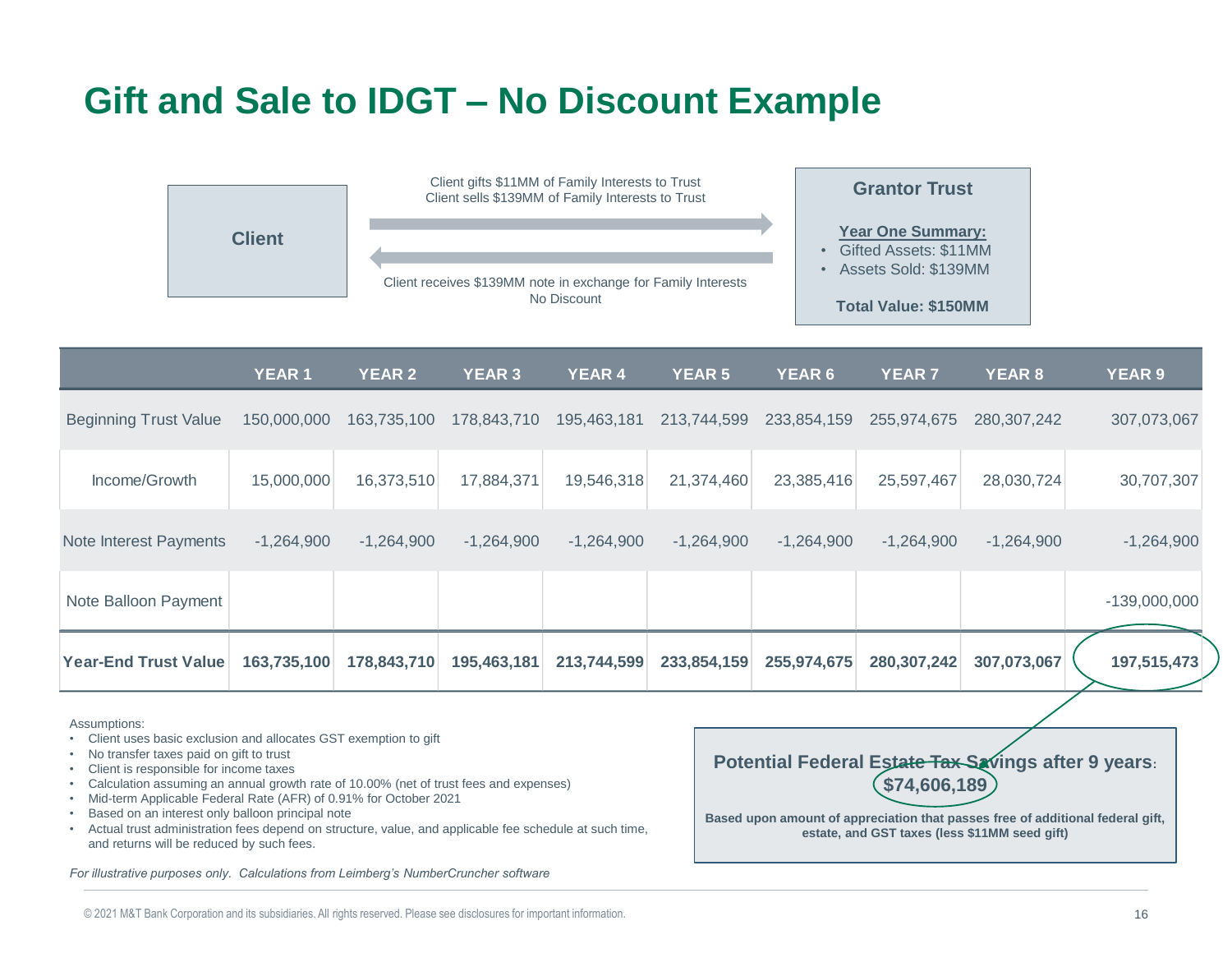### **Gift and Sale to IDGT – 33% Discount Example (Using Lack of Control and Lack of Marketability Discounts)**



Assumptions:

- Client uses basic exclusion and allocates GST exemption to gift
- No transfer taxes paid on gift to trust
- Client is responsible for income taxes
- Calculation assuming an annual growth rate of 6.00% (net of trust fees and expenses)
- Mid-term AFR of 0.91% for October 2021
- Based on an interest only balloon principal note
- Actual trust administration fees depend on structure, value, and applicable fee schedule at such time, and returns will be reduced by such fees.

*For illustrative purposes only. Calculations from Leimberg's NumberCruncher software*

**Potential Federal Estate Tax Savings after 9 years: \$97,077,654**

**Based upon amount of appreciation that passes free of additional federal gift, estate, and GST taxes (less \$11MM seed gift)**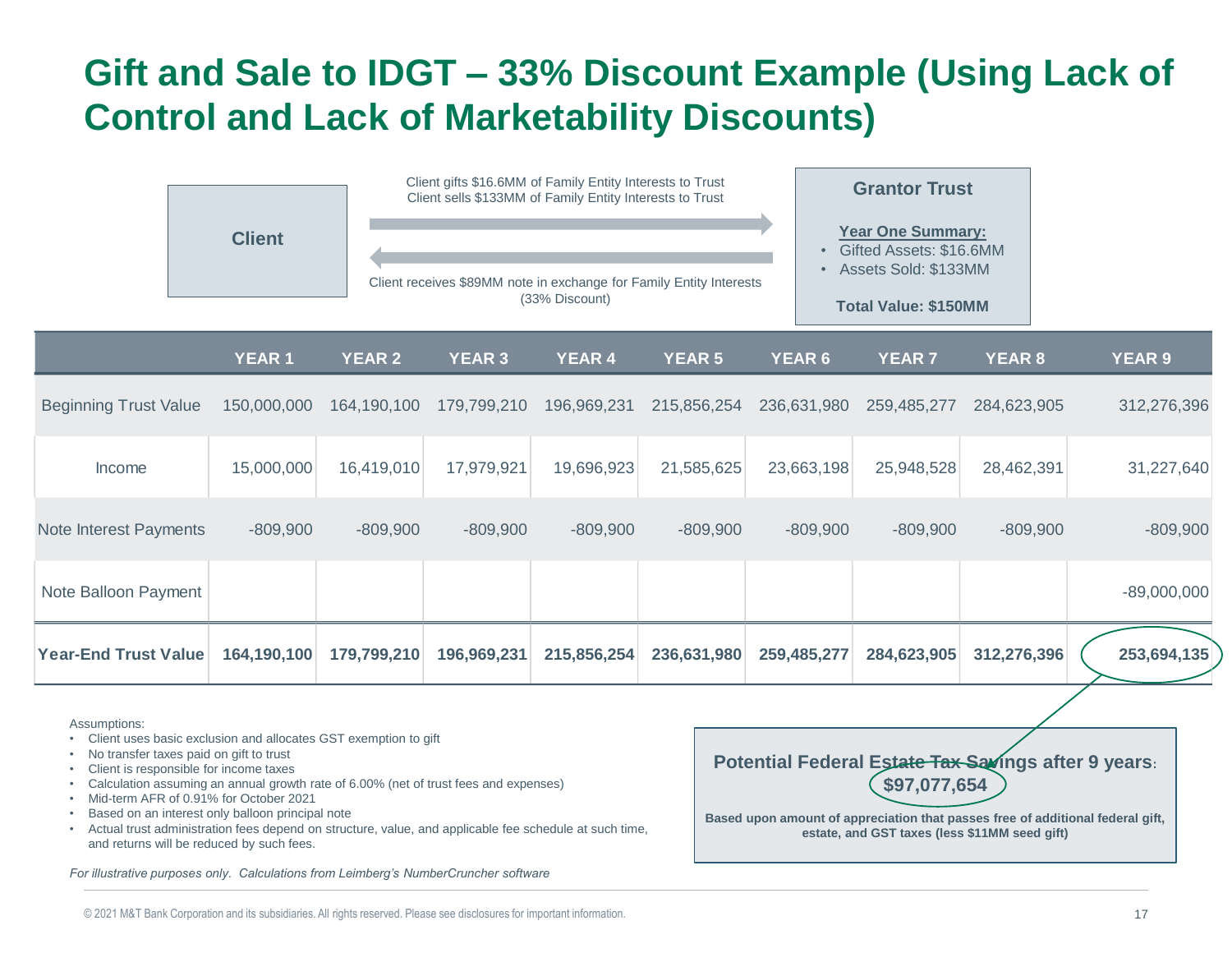## **The Value of Discounting – The Real Lost Opportunity**

#### **Punchline: Larger Exemption is Great, but Elimination of Discounting/Grantor Trust Rules Packs a Bigger Punch**



#### **Effective Date: After 12/31/2021**

Values obtained from slides 16 and 17.

© 2021 M&T Bank Corporation and its subsidiaries. All rights reserved. Please see disclosures for important information. 18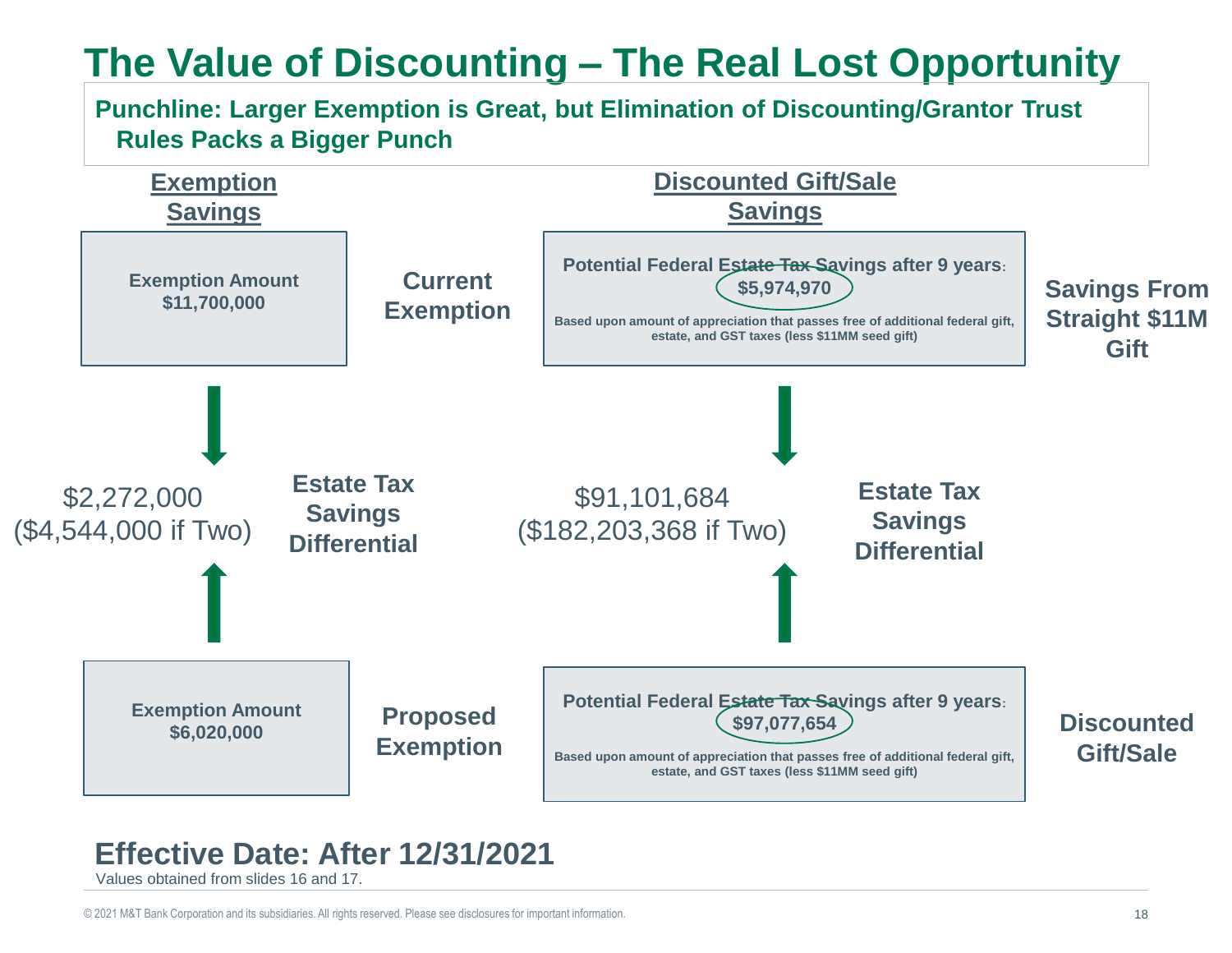## **Estate/Gift/GST Tax Exemption**

#### **Planning Opportunities**

#### **What should clients be doing?**

- **DO: Have one spouse utilize full \$11.7mm exemption now before the second spouse uses exemption.**
- **DO: Do discounted gift and gift/sale transactions involving non-business assets before year-end and discounted gift/sale transactions with business assets prior to year-end.**
- **DO: Consider using SLATs for at least one spouse, or non-reciprocal SLATs for two spouses**
	- **Note: Reciprocal Trust Doctrine should be considered**
- **DON'T: Make gifts if amount of gift is not above \$5.5 or \$6 million**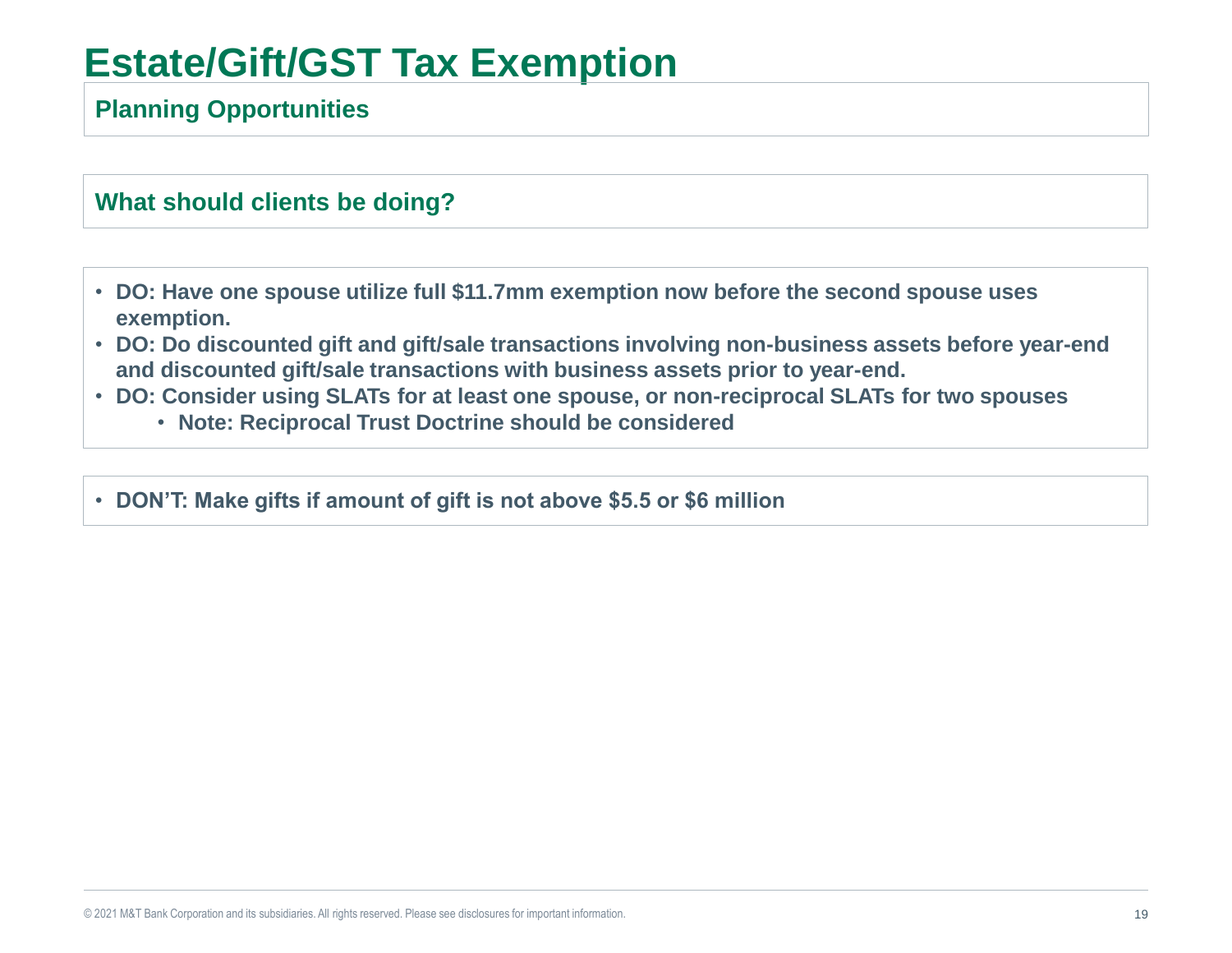### **Disclosures**